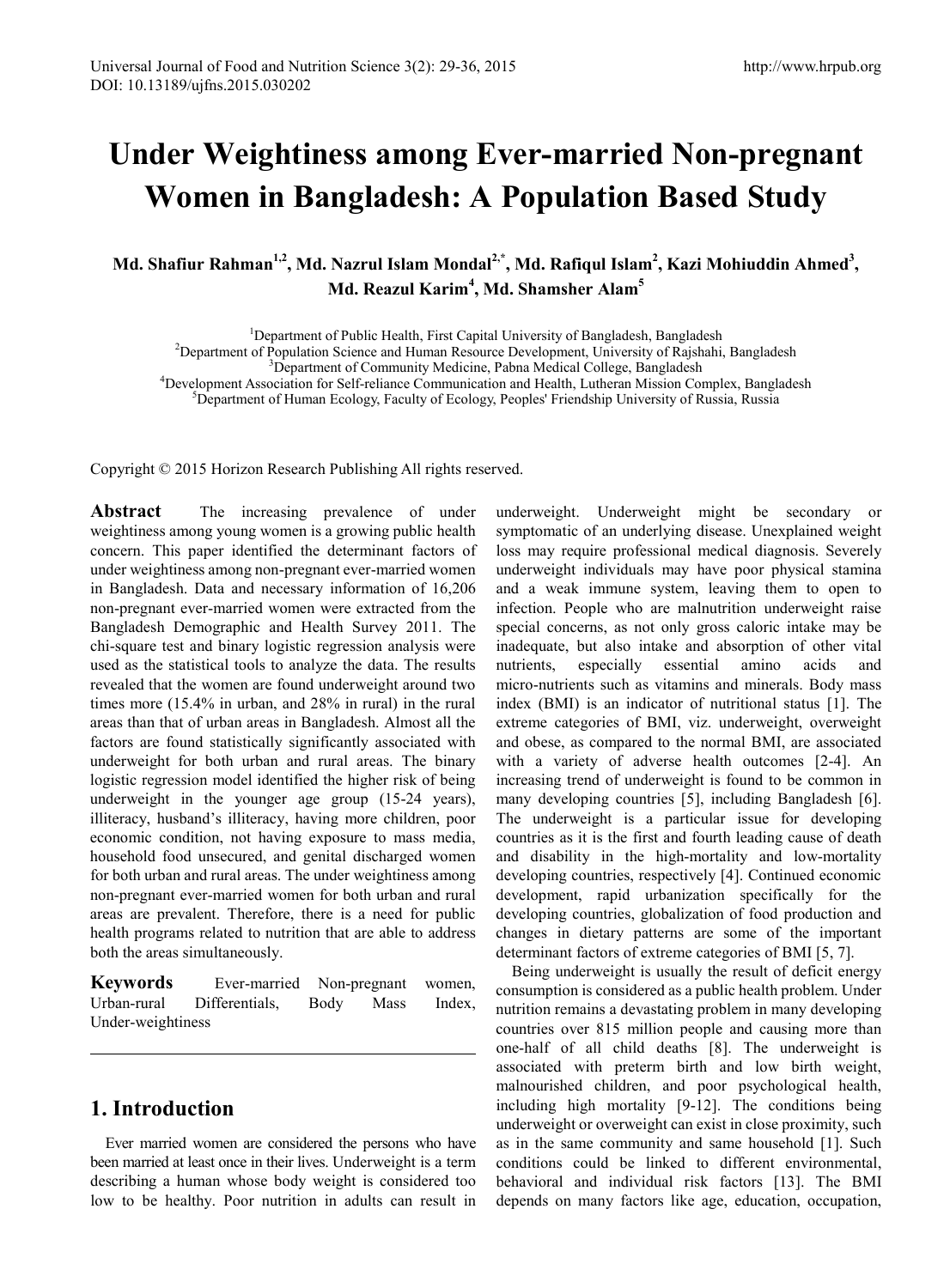household economic status, food habits and sedentary lifestyles [6, 14-15]. The underweight are susceptible to poor maternal and infant health as well as childhood growth problems and compromised mental development [16]. The higher level of malnutrition among women and female children compared to men and male children in Bangladesh [6, 14] may be associated with a higher level of gender discrimination that exists in all sectors of Bangladesh. Gender discrimination also exists in other South Asian countries [17]. The reproductive health rights of women are also desecrated in Bangladesh [18]. Different forms of discriminations usually start from early childhood and continue throughout their lives [19]. The independent impact of women malnutrition (e.g., due to food and healthcare discrimination) on their babies and children is also remarkable. Generally, gender discrimination, gender roles and social norms can characterize a malnourished mother by a cycle of early marriage and childbearing, the closer birth spacing, and under-nutrition. This intergenerational influence (i.e. from mother to baby) of childhood nutrition suggests the necessity of having a better nutritional status in early childhood to improve the child health in the next generation [20]. In women, being grossly underweight may result in amenorrhea, infertility and possible complications during pregnancy. Being underweight causes increased mortality at rates comparable to that seen in morbidly obese people. Some other factors, such as the mother's illiteracy, low household income, higher number of children, less access to the mass media, less supplementation of diets, unhygienic water supply and sanitation, are also associated with the chronic and severe malnutrition of children in Bangladesh [21-22]. Therefore, the main purposes of this study are to investigate the urban-rural differentials and extract the associated socioeconomic and health characteristics of underweight among the ever-married non-pregnant women in Bangladesh. Hopefully, this study will enrich available information and contribute to develop appropriate interventions for reducing this health burden.

# **2. Data and Methods**

## **2.1. Source of Data**

The study utilized a representative set of cross-sectional data extracted from the Bangladesh Demographic and Health Survey (BDHS) 2011 [23]. The survey was conducted under the authority of the National Institute of Population Research and Training (NIPORT) under the Ministry of Health and Family Welfare (MOHFW), Bangladesh. The BDHS 2011 was the sixth national level Demographic and Health Survey conducted in Bangladesh. Previously, BDHS were carried out in 1993-94, 1996-97, 1999-2000, 2003-04, and 2007-08. The BDHS 2011 was carried out to provide up-to-date information on fertility and childhood mortality levels; fertility preferences; awareness, approval, and use of family planning methods; maternal and child health; knowledge and

attitudes toward sexually transmitted infections; community-level data on accessibility and availability of health and family planning services; and prevalence of non-communicable diseases. It was designed to produce representative results for the country as a whole, for the urban and the rural areas separately, and for each of the seven administrative divisions of the country. All ever-married women aged 12-49 years who were usual members of the selected households and those who spent the night before the survey in the selected households were eligible to interview in the survey. The details of the sampling survey design, survey instruments and quality control are reported elsewhere [23]. However, a brief description is given in the following subsections.

## **2.2. Sampling**

The sample for the BDHS 2011 is nationally representative and covers the entire population residing in non-institutional dwelling units in the country. The survey used the list of enumeration areas (EAs) prepared for the 2011 Population and Housing Census provided by the Bangladesh Bureau of Statistics as a sampling frame. The primary sampling unit for the survey is an EA that was created to have an average of about 120 households. Administratively, Bangladesh has seven administrative divisions: Barisal, Chittagong, Dhaka, Khulna, Rajshahi, Rangpur, and Sylhet. Each division is subdivided into *zilas* (districts), and each *zila* into *upazilas* (sub-district). Each urban area in an *upazila* is divided into wards, and into *mohallas* (an area of a town or village; a community) within a ward. A rural area in the *upazila* is divided into *union parishads* (UP) (the smallest rural administrative and local government units) and *mouzas* (a specific land area within which there may be one or more settlements) within a UP. These divisions allow the country as a whole to be easily separated into rural and urban areas. The samples were stratified and selected in two stages. Each division was stratified into urban and rural areas. The urban areas of each division were further stratified into two strata: city corporations and other than city corporations. Because Rangpur Division had no city corporations, a total of 20 sampling strata were created. Samples of EAs were selected independently in each stratum in two stages. In the first stage, 600 EAs were selected with probability proportional to the EA size, with 207 clusters in urban areas and 393 in rural areas. The survey was conducted in 18,000 residential households, 6,210 in urban areas and 11,790 in rural areas. A total of 18,222 ever-married women aged 12-49 years were identified in these households of them 17,842 were interviewed (98% response rate). Data were collected from respondents during July 8, 2011 to December 27, 2011.

## **2.3. Sample Size Selection**

Ever-married women were considered them who have been married at least once in their lives although their current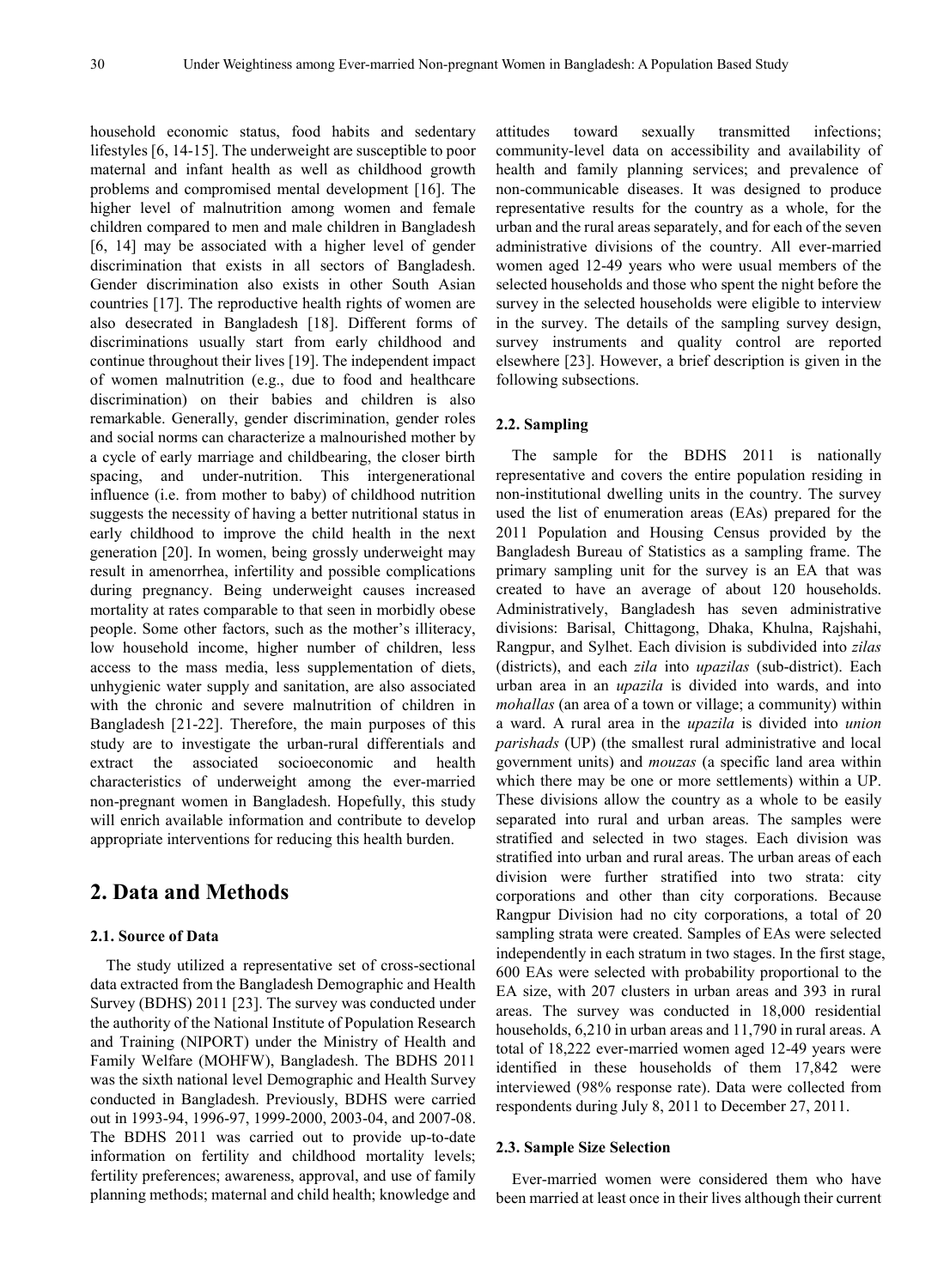marital status may not be married. The data are presented in the numerator of each ratio is the sum of the number of persons who are currently married and those who are either divorced, widowed or separated. The denominator is the total number of persons in the corresponding age group. The number of women with unknown marital status is excluded from both numerator and denominator, implying that they are assumed to have the same distribution by marital status as the population that reported that status. The BDHS 2011 measured the height and weight of 17,640 ever-married women of reproductive age (15-49 years) from the total 17,842 interviewed women. For analytical purposes, the data was restricted to ever-married women, who were not pregnant at the time of survey. So, pregnant women were excluded because anthropometric measurements, like body weight, increase rapidly during the pregnancy and indicate both nutritional status of the women and growth of the foetuses, and reduce the specificity of the indicator. Women with unusual BMI values (BMI<12.0 kg/m<sup>2</sup> and BMI>50  $\text{kg/m}^2$ ) and women with missing information on any covariates were also excluded from the analysis. After excluding pregnant women, women with unusual BMI values, women aged less than 15 years, and women with missing information on the outcome variables and covariates, the final sample size become 16,206.

#### **2.4. Outcome Variable**

The unit of analysis of the study is underweight. The underweight status was measured from BMI. Anthropometric measurement weight and height is used to calculate BMI. The BMI is a simple index of weight-for-height and an indicator of body composition, which is defined as follows:

$$
BMI = \frac{Weight of the adult in kilogram}{(Height of the adult in meter)}^2
$$

A woman was classified as having underweight if her BMI was <18.50 kg/m<sup>2</sup> and not underweight for BMI ≥18.50 kg/m<sup>2</sup> [24].

#### **2.5. Explanatory Variables**

This study used 11 explanatory variables with categories shown in the parenthesis: age in years (15-24, 1; 25-34, 2; 35-49, 3); education (no education, 1; primary, 2; secondary, 3; higher, 4); husband's education (no education, 1; primary, 2; secondary, 3; higher, 4); children ever born (CEB) (no child, 1; 1-2 child(ren), 2;  $>2$  children, 3); current marital status (living with husband, 1; widowed/divorced/separated, 2); oral contraceptive pill (OCP) use (no, 0; yes, 1); currently working (no, 0; yes, 1); wealth index (poor, 1; middle, 2; rich, 3); exposure to mass media (no, 0; yes, 1); having household food security (no, 0; yes, 1); and genital discharged (no, 0; yes, 1).

## **2.6. Statistical Analysis**

To examine the relationship between underweight and

background characteristics of the women, Chi-square test and binary logistic regression are analysis employed. For statistical analyses, BMI was made a binary response. The bivariate analysis (Chi-square test) was used to find the association between dependent and independent variables. The two binary logistic regression models were fitted for urban and rural areas separately to identify the associated factors of underweight among non-pregnant ever-married women. In logistic regression analysis, underweight (*Yj,*  $j=1,2$ ) was treated as the dependent variable.

In this model, the dependent variable is classified in the following way:

 $Y_j = \begin{cases} 1; & \text{if the respondent was underweight (BMI} < 18.5 \text{ kg/m}^2); \\ 0; & \text{otherwise.} \end{cases}$ 

In binary logistic regression model, 9 independent variables  $(X_i, i = 1, 2, \ldots, 9)$ , viz., respondents' age  $(X_i)$ , education  $(X_2)$ , husband's education  $(X_3)$ , CEB  $(X_4)$ , OCP use  $(X_5)$ , wealth index  $(X_6)$ , exposure to mass-media  $(X_7)$ , having household food security  $(X_8)$ , and genital discharge for the last 12 months  $(X_9)$  were entered.

The results of the regression models are presented by odds ratios (OR) with 95% confidence interval (CI) for easy understanding of the effects of the associated factor. The Statistical Package for Social Sciences version 17.0 (SPSS Inc, Chicago, IL, USA) was used for statistical analysis.

## **3. Results**

## **3.1. Urban-rural Differentials of Underweight**

A total of 16,206 (5,692 urban and 10,514 rural) ever-married non-pregnant women aged 15-49 years were included in this analysis. The prevalence of underweight according to socio-demographic and health related characteristics are presented in Table 1.

The results indicated that, 15.4% of urban women, and 28% of rural women were found underweight. The results indentified that the higher percentage underweighted women were in the younger age groups, illiterate, husband's illiteracy, no child, marital life without husband, currently working, poor economic condition, not having access to mass media, household food insecurity, and genital discharged for both urban and rural areas. In case of OCP use, the higher percentage women were seen in the rural areas. However, the higher percentage of overall prevalence of underweighted among women were seen in the rural area (15.4% in urban, and 28% in rural). The chi-square test was performed to find the associations between women's age, education, husband's education, CEB, current marital status, OCP use, working status, wealth index, exposure to mass media, household food security, and genital discharge in the last 12 months with underweight. The underweight is statistically significantly associated with all the aforesaid factors except OCP use for the urban women; and except current working status for rural women.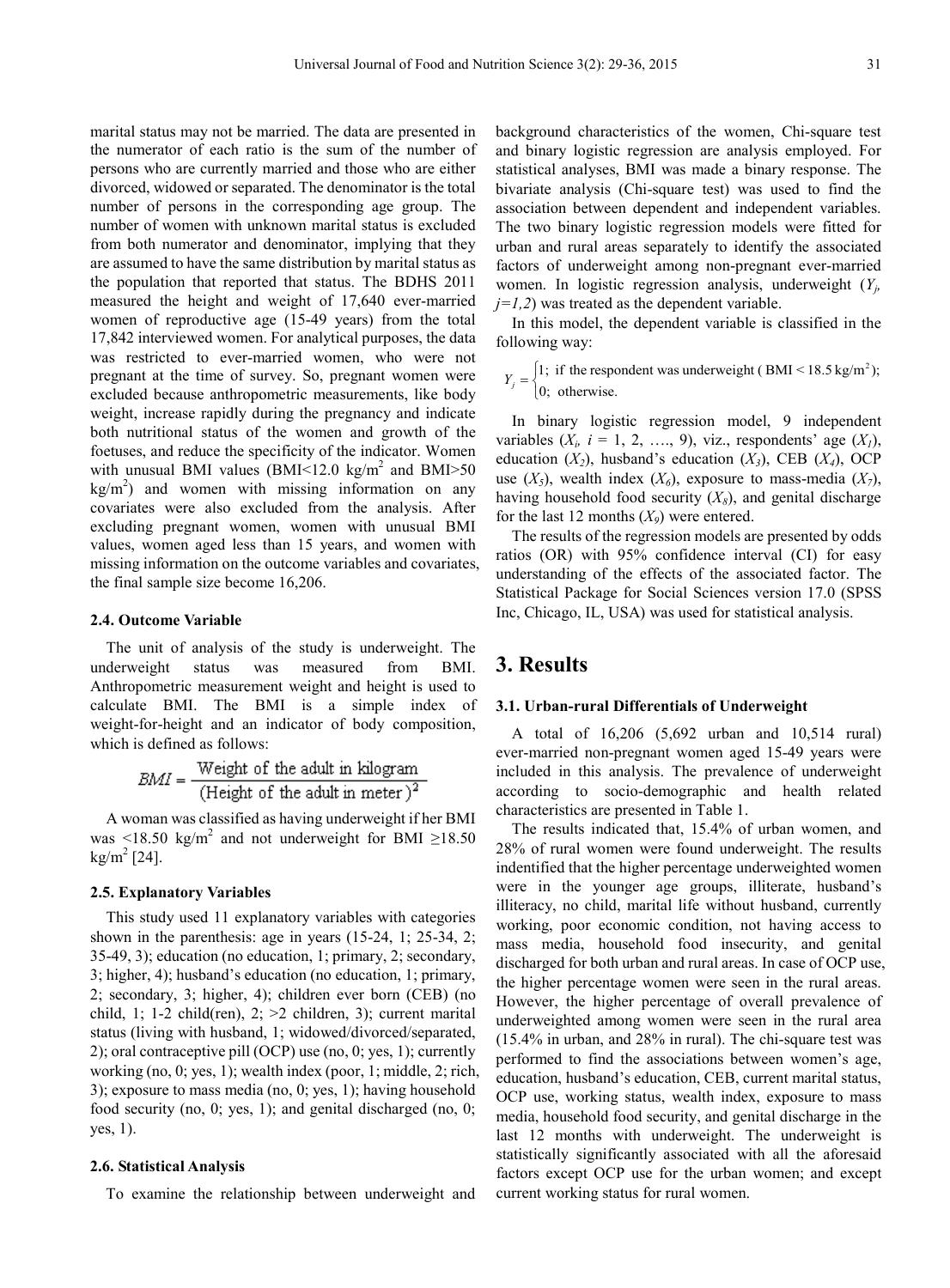| Characteristics               | Urban       |              |       |              | Rural        |              |       |              |
|-------------------------------|-------------|--------------|-------|--------------|--------------|--------------|-------|--------------|
|                               | Underweight |              |       |              | Underweight  |              |       |              |
|                               |             |              |       | Level of     |              |              |       | Level of     |
|                               | Yes $(\% )$ | No $(\% )$   | Total | significance | Yes $(\% )$  | No $(\% )$   | Total | significance |
| Age                           |             |              |       |              |              |              |       |              |
| $15-24$ years                 | 364(23.5)   | 1187(76.5)   | 1551  | ***          | 1016(34.0)   | 1972 (66.0)  | 2988  | ***          |
| $25-34$ years                 | 253(12.8)   | 1720 (87.2)  | 1973  |              | 884 (24.5)   | 2723 (75.5)  | 3607  |              |
| 35-49 years                   | 260 (11.99) | 1908 (88.01) | 2168  |              | 1044 (26.64) | 2875 (73.36) | 3919  |              |
| Education                     |             |              |       |              |              |              |       |              |
| No education                  | 261(23.0)   | 873 (77.0)   | 1134  | ***          | 1048(32.5)   | 2178 (67.5)  | 3226  | ***          |
| Primary <sup>1</sup>          | 284(19.1)   | 1204(80.9)   | 1488  |              | 984 (29.4)   | 2362 (70.6)  | 3346  |              |
| Secondary <sup>2</sup>        | 280 (12.57) | 1948 (87.43) | 2228  |              | 845 (24.2)   | 2645 (75.8)  | 3490  |              |
| Higher                        | 52(6.2)     | 790 (93.8)   | 842   |              | 67(14.82)    | 385 (85.25)  | 452   |              |
| Husband's Education           |             |              |       |              |              |              |       |              |
| No education                  | 281 (24.2)  | 879 (75.8)   | 1160  | ***          | 1246(34.1)   | 2408 (65.9)  | 3654  | ***          |
| Primary <sup>1</sup>          | 262(19.8)   | 1061(80.2)   | 1323  |              | 872 (28.9)   | 2145(71.1)   | 3017  |              |
| Secondary <sup>2</sup>        | 242 (13.35) | 1571 (86.65) | 1813  |              | 678(23.7)    | 2181 (76.3)  | 2859  |              |
| Higher                        | 92(6.6)     | 1304 (93.4)  | 1396  |              | 148 (15.04)  | 836 (84.96)  | 984   |              |
| Child Ever Born               |             |              |       |              |              |              |       |              |
| No child                      | 95 (18.9)   | 407(81.1)    | 502   | $\ast$       | 256(33.3)    | 513 (66.7)   | 769   | $**$         |
| 1-2 child                     | 428 (14.5)  | 2523 (85.5)  | 2951  |              | 1208(26.7)   | 3318 (73.3)  | 4526  |              |
| >2 children                   | 358 (15.99) | 1881 (84.01) | 2239  |              | 1480 (28.36) | 3739 (71.64) | 5219  |              |
| <b>Current Marital Status</b> |             |              |       |              |              |              |       |              |
| Living with husband           | 794 (15)    | 4498 (85)    | 5292  | $***$        | 2684 (27.3)  | 7149 (72.7)  | 9833  | ***          |
| Wid./div./sep.                | 83 (21)     | 317 (79.25)  | 400   |              | 260(38.2)    | 421(61.8)    | 681   |              |
| <b>OCP Use</b>                |             |              |       |              |              |              |       |              |
| N <sub>o</sub>                | 642(15.5)   | 3500 (84.5)  | 4142  |              | 2249 (29.2)  | 5453 (70.8)  | 7702  | ***          |
| Yes                           | 235 (15.16) | 1315 (84.84) | 1550  |              | 695(24.7)    | 2117 (75.3)  | 2812  |              |
| Currently Working             |             |              |       |              |              |              |       |              |
| No                            | 682(14.8)   | 3928 (85.2)  | 4610  | $***$        | 2621 (27.9)  | 6774(72.1)   | 9395  |              |
| Yes                           | 195 (18.02) | 887 (81.98)  | 1082  |              | 323 (28.9)   | 796 (71.1)   | 1119  |              |
| Wealth Index                  |             |              |       |              |              |              |       |              |
| Poor                          | 269 (33.2)  | 542 (66.8)   | 811   | ***          | 1755(35.3)   | 3216 (64.7)  | 4971  | ***          |
| Middle                        | 121(19.9)   | 486(80.1)    | 607   |              | 662 (26.4)   | 1846 (73.6)  | 2508  |              |
| Rich                          | 487 (11.4)  | 3787 (88.6)  | 4274  |              | 527 (17.36)  | 2508 (82.64) | 3035  |              |
| <b>Exposure to Mass Media</b> |             |              |       | ***          |              |              |       | ***          |
| No                            | 249 (28.5)  | 624(71.5)    | 873   |              | 1525 (32.9)  | 3109(67.1)   | 4634  |              |
| Yes                           | 628 (13.03) | 4191 (86.97) | 4819  |              | 1419 (24.13) | 4461 (75.87) | 5880  |              |
| Household Food Security       |             |              |       | ***          |              |              |       | ***          |
| No                            | 344(23.3)   | 1134(76.7)   | 1478  |              | 1382(33.7)   | 2719 (66.3)  | 4101  |              |
| Yes                           | 533 (12.65) | 3681 (87.35) | 4214  |              | 1562 (24.36) | 4851 (75.64) | 6413  |              |
| Genital Discharge             |             |              |       | ***          |              |              |       | ***          |
| No                            | 748 (14.6)  | 4378 (85.4)  | 5126  |              | 2516 (26.82) | 6864 (73.18) | 9380  |              |
| Yes                           | 129 (22.79) | 437 (72.21)  | 566   |              | 428 (37.74)  | 706 (62.26)  | 1134  |              |
| Total                         | 877 (15.4)  | 4815 (84.6)  | 5692  |              | 2944 (28.0)  | 72.0         | 10514 |              |

**Table 1.** Urban-rural differentials of underweight among ever-married non-pregnant women (N=16, 206)

Note: OCP refers to oral contraceptive pill; Wid./div./sep. refers to widowed/divorced/separated, Level of significance \*\*\* p<0.001; \* p<0.01; \* p<0.05

1 Primary complete is defined as completing grade 5.

<sup>2</sup>Secondary complete is defined as completing grade 10.

## **3.2. Determinants of Underweight**

Table 2 represented the estimate of binary logistic regression coefficients (β), odds ratios (OR) and 95% CI for OR. In the fitted models (Model 1 for urban area; Model II for rural area), out of nine predictors, seven factors for urban areas, and nine factors for rural areas were identified as statistically significant predictors of underweight.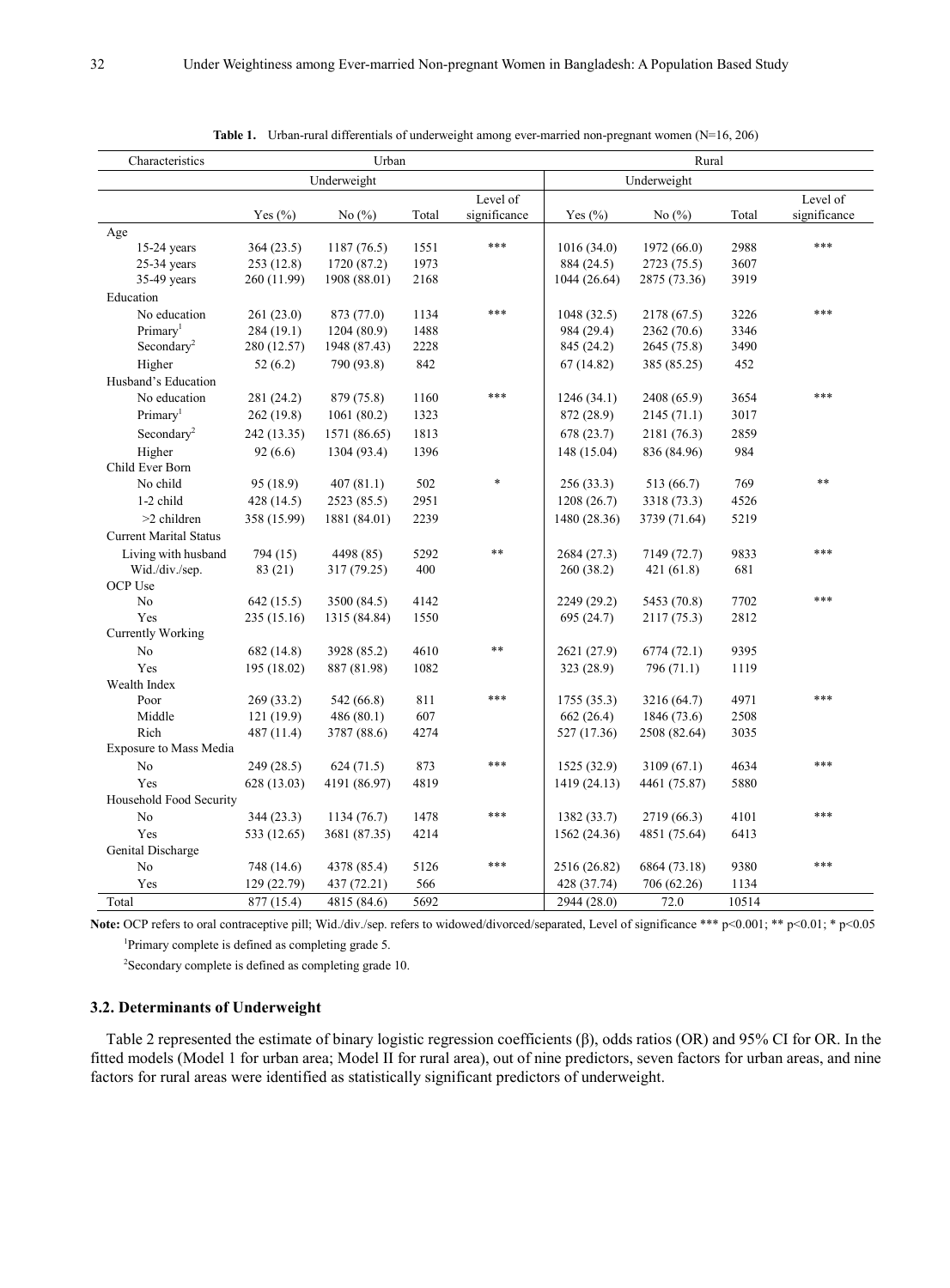| Factors                 |                        | Urban                  | Rural                  |                        |  |  |
|-------------------------|------------------------|------------------------|------------------------|------------------------|--|--|
|                         | Co-efficient $(\beta)$ | OR (95% CI)            | Co-efficient $(\beta)$ | OR (95% CI)            |  |  |
| Age (in years)          |                        |                        |                        |                        |  |  |
| $15-24(r)$              |                        | 1.000                  |                        | 1.000                  |  |  |
| 25-34                   | $-0.851***$            | $0.427(0.348 - 0.525)$ | $-0.578***$            | $0.561(0.495 - 0.636)$ |  |  |
| 35-49                   | $-1.192***$            | $0.304(0.238 - 0.387)$ | $-0.612***$            | $0.542(0.470-0.625)$   |  |  |
| Education               |                        |                        |                        |                        |  |  |
| No education $(r)$      |                        | 1.000                  |                        | 1.000                  |  |  |
| Primary <sup>1</sup>    | $-0.298**$             | $0.742(0.601 - 0.916)$ | $-0.050$               | $0.951(0.847-1.068)$   |  |  |
| Secondary <sup>2</sup>  | $-0.537***$            | $0.584(0.458 - 0.746)$ | $-0.148*$              | $0.862(0.744 - 0.998)$ |  |  |
| Higher                  | $-0.768***$            | $0.464(0.307 - 0.700)$ | $-0.334*$              | 0.716 (0.513-0.999)    |  |  |
| Husbands education      |                        |                        |                        |                        |  |  |
| No education $(r)$      |                        | 1.000                  |                        | 1.000                  |  |  |
| Primary <sup>1</sup>    | $-0.076$               | $0.926(0.752 - 1.142)$ | $-0.145*$              | $0.865(0.773-0.968)$   |  |  |
| Secondary <sup>2</sup>  | $-0.259*$              | $0.772(0.613 - 0.972)$ | $-0.210**$             | $0.811(0.710-0.925)$   |  |  |
| Higher                  | $-0.569**$             | $0.566(0.404 - 0.793)$ | $-0.549***$            | $0.578(0.458 - 0.729)$ |  |  |
| Child Ever Born         |                        |                        |                        |                        |  |  |
| No child (r)            |                        | 1.000                  |                        | 1.000                  |  |  |
| 1-2 child               | $-0.125$               | $0.882(0.677 - 1.150)$ | $-0.222*$              | $0.801(0.674 - 0.952)$ |  |  |
| $>2$ children           | 0.090                  | 1.094 (0.799-1.497)    | $-0.091$               | $0.913(0.754-1.106)$   |  |  |
| OCP Use                 |                        |                        |                        |                        |  |  |
| No(r)                   |                        | 1.000                  |                        | 1.000                  |  |  |
| Yes                     | $-0.066$               | $0.936(0.786 - 1.114)$ | $-0.207***$            | $0.813(0.733 - 0.902)$ |  |  |
| Wealth Index            |                        |                        |                        |                        |  |  |
| Poor $(r)$              |                        | 1.000                  |                        | 1.000                  |  |  |
| Middle                  | $-0.458**$             | $0.632(0.489 - 0.819)$ | $-0.238***$            | $0.788(0.703 - 0.884)$ |  |  |
| Rich                    | $-0.666***$            | $0.514(0.415 - 0.636)$ | $-0.587***$            | $0.556(0.485 - 0.637)$ |  |  |
| Mass Media Exposure     |                        |                        |                        |                        |  |  |
| No(r)                   |                        | 1.000                  |                        | 1.000                  |  |  |
| Yes                     | $-0.382***$            | $0.683(0.559 - 0.834)$ | $-0.136**$             | $0.873(0.791 - 0.963)$ |  |  |
| Household Food Security |                        |                        |                        |                        |  |  |
| No(r)                   |                        | 1.000                  |                        | 1.000                  |  |  |
| Yes                     | $-0.211*$              | $0.810(0.681 - 0.963)$ | $-0.180***$            | $0.836(0.760 - 0.919)$ |  |  |
| Genital Discharge       |                        |                        |                        |                        |  |  |
| No(r)                   |                        | 1.000                  |                        | 1.000                  |  |  |
| Yes                     | $0.462***$             | 1.588 (1.273-1.981)    | $0.234**$              | $1.264(1.105-1.446)$   |  |  |

|  |  |  | Table 2. Determinant factors of underweight of urban and rural ever-married non-pregnant women |  |
|--|--|--|------------------------------------------------------------------------------------------------|--|
|  |  |  |                                                                                                |  |

Note: 'OCP' refers to oral contraceptive pill; 'r' indicates reference category; 'OR' indicates odds ratio; 'CI' indicates confidence interval; Level of significance \*\*\* p<0.001; \*\* p<0.01; \* p<0.05

1 Primary complete is defined as completing grade 5.

<sup>2</sup>Secondary complete is defined as completing grade 10.

The result depicted that, age was one of the significant determinants of underweight among the respondents. Urban women aged 25-34 years and 35-49 years were 0.427 times (OR: 0.427, 95% CI: 0.348-0.525) and 0.304 times (OR: 0.304, 95% CI: 0.238-0.387) lower risk to have underweight as compared to the women aged 15-24 years respectively. On the other hand, rural women aged 25-34 years and 35-49 years have 0.561 times (OR: 0.561, 95% CI: 0.495-0.636) and 0.542 times (OR: 0.542, 95% CI: 0.470-0.625) lower risk to be underweight compared to the women aged 15-24 years respectively.

Respondent's education was another significant

determinant of underweight. Higher educated urban women were 0.464 times (OR: 0.464, 95% CI: 0.307-0.700) less likely to have underweight as compared to their illiterate counterpart; whereas in rural areas, women with secondary and higher education were found 0.862 times (OR: 0.862, 95% CI: 0.744-0.998) and 0.716 times (OR: 0.716, 95% CI: 0.513-0.999) less chance to be underweight compared to their illiterate counterpart.

Considering no education as the reference category, the results indicated that, urban women whose husbands were secondary and higher educated have 0.772 times (OR: 0.772, 95% CI: 0.613-0.972) and 0.566 times (OR: 0.566, 95% CI: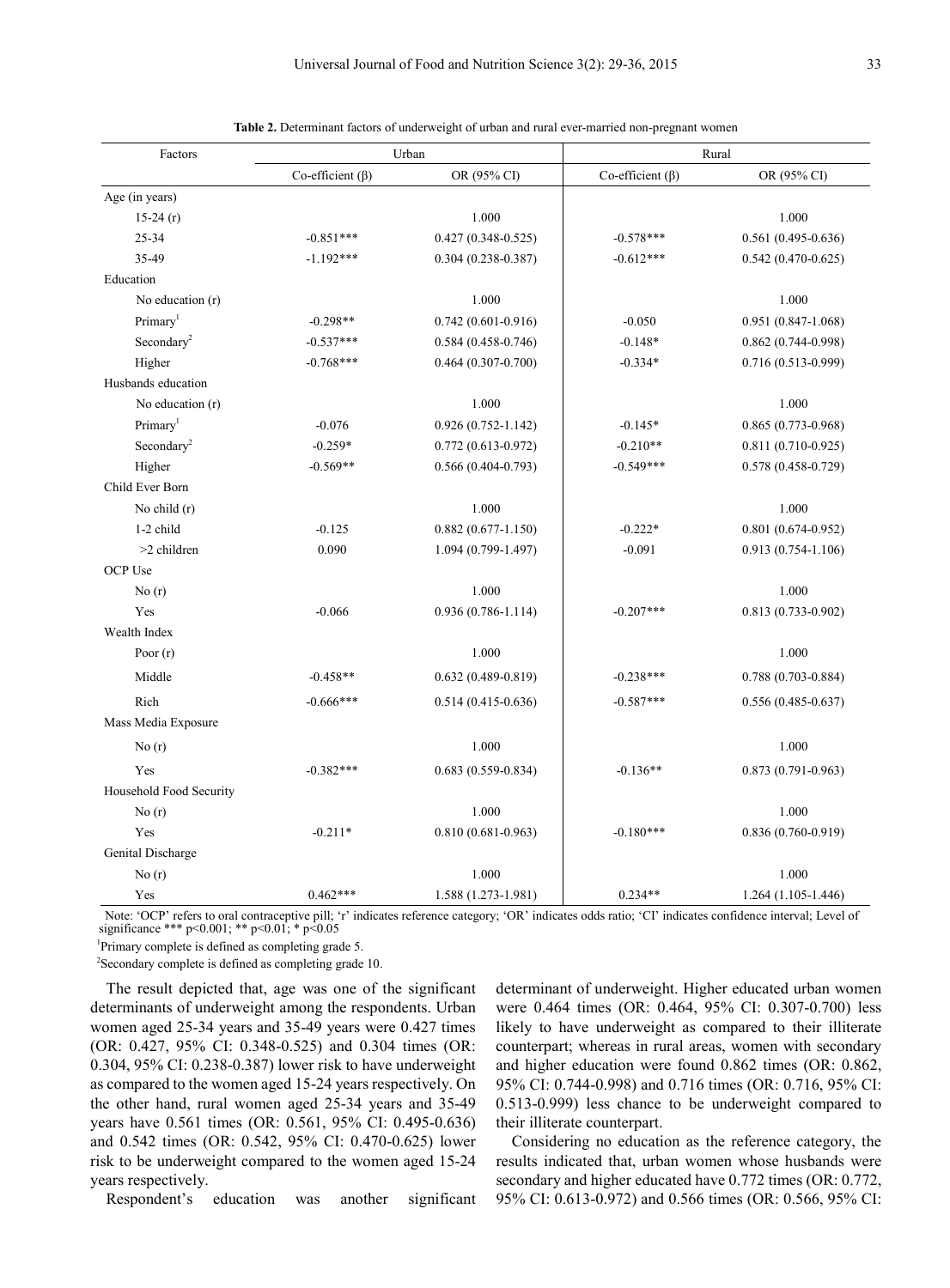0.404-0.793) lower risk of having underweight respectively. On the contrary, rural women whose husbands were secondary and higher educated have 0.881 times (OR: 0.881, 95% CI: 0.710-0.925) and 0.578 times (OR: 0.578, 95% CI: 0.458-0.729) lower risk to be underweight compared to illiterate husband respectively. The CEB also appeared as a significant determinant of underweight among rural women. Rural women who have 1-2 children have 0.801 times (OR: 0.801, 95% CI: 0.674-0.952) lower risk of becoming underweighted compared to those women having no child.

For rural women, OCP use has significant effects on underweight and the women who use OCP have 0.813 times (OR: 0.813, 95% CI: 0.733-0.902) less chance of having underweight compared to those do not use OCP. Urban middle class and rich women were 0.632 times (OR: 0.632, 95% CI: 0.489-0.819) and 0.514 times (OR: 0.514, 95% CI: 0.415-0.636) less likely to have underweight than their poor counterpart respectively. On the other hand, rural middle class and rich women have 0.788 times (OR: 0.788, 95% CI: 0.703-0.884) and 0.556 times (OR: 0.556, 95% CI: 0.485-0.637) less risk to be underweight as compared to their poor counterpart. The exposure to mass media was a significant predictor for the urban and rural areas women. The women in the urban and rural areas having 0.683 times (OR: 0.683, 95% CI: 0.559-0.834) and 0.873 times (OR: 0.873, 95% CI: 0.791-0.963) respectively less likely to be underweight compared to the women who did not have access to mass media. Women from food secured households have 0.836 times (OR: 0.836, 95% CI: 0.770-0.909) lower probability of having underweight than women from food unsecured households. The corresponding odds for urban and rural women were 0.810 (OR: 0.810, 95% CI: 0.681-0.963) and 0.836 (OR: 0.836, 95% CI: 0.760-0.919) respectively. Genital discharge of women also shows significant effect on underweight. Urban women who had genital discharge in last 12 months have 1.588 times (OR: 1.588, 95% CI: 1.273-1.981) more risk to be underweight than those had no genital discharge, whereas among rural women who had genital discharge in last 12 months, the chance is 1.264 times (OR: 1.264, 95% CI:1.105-1.446) more compared to those who had no genital discharge.

## **4. Discussion**

The present study demonstrated a clear difference in the prevalence of underweight between urban and rural women of Bangladesh. While observing from different socioeconomic and demographic perspectives, the present study showed that, the prevalence of underweight was always higher among rural women than that of urban women. The results revealed that the prevalence of being underweight is gradually decreasing among ever-married women in Bangladesh. The under weightiness among ever-married women has decreased from 34% to 24% from BDHS 2004 to BDHS 20111. But, the overall prevalence of being underweight among rural women is around two times

more than that of urban women (28% rural, 15.4% urban). Our study results are found consistent with the results of the other studies [25-27].

Age was found significantly associated with underweight among women in Bangladesh. The present study found the higher prevalence of underweight among young women (aged 14-24 years) and it decreased as age increased, which was similar with the findings of other studies conducted in Bangladesh [26-27] and India [28].

Among urban and rural women of Bangladesh, the lower educational level represented the higher prevalence of underweight. The finding of the present study was similar with the findings of other studies conducted in Bangladesh [25-27], Ethiopia [29], India [28, 30-31] and Sub-Saharan African countries [7, 32-33]. This is because educated women were more conscious about their diet, food habit, personal hygiene, were able to take independent decisions [34], and have had greater access to household resources. In the reproductive aged women of Bangladesh it was observed that, education level was positively related to the better nutritional status [34]. Like women's education, educational level of their husband is also associated with their nutritional status. The findings show higher prevalence of underweight among women with illiterate husbands. The CEB was found as a significant determinant factor of underweight of the respondents and it was more prevalent among the women who have no child. This finding supported the results of the previous studies [25, 34]. OCP use reduced the vulnerability of women to underweight, which is also consistent with other studies [25, 35]. The study results revealed that, widowed, divorced or separated women were found more underweighted than that of married women, which is similar with the findings of the studies [25-27]. The currently working women were found more underweight in both the areas, which were found consistent with the studies [26, 28, 34]. Wealth index showed an inverse relation with underweight. There was a strong association between poor socio-economic condition and underweight. This study noticed that, the prevalence of underweight decreased as with the increased of economic status. Because of poor people cannot buy expensive nutritious food items like meat, milk, fruits regularly. Several recent studies in Bangladesh [25-27, 34-35] and worldwide [14, 15, 36] also found the similar results. Importantly, national income contributed to increase literacy rate, dietary food intake, preserve food, etc. which consequently increase life expectancy [37-39].

The study results confirmed that, women who have had accession in mass media (reading newspaper, watching television or listening radio) were comparatively less underweighted. A study in Bangladesh found lower prevalence of underweight among women who watch television and read newspaper or magazine daily [27]. Food insecurity is common among the poor households in many developing countries which contributed to nutritional disorder and poor health among the household members [40]. It is found associated with lower macro- and micro-nutrient intakes, lower intake of fruits and vegetables,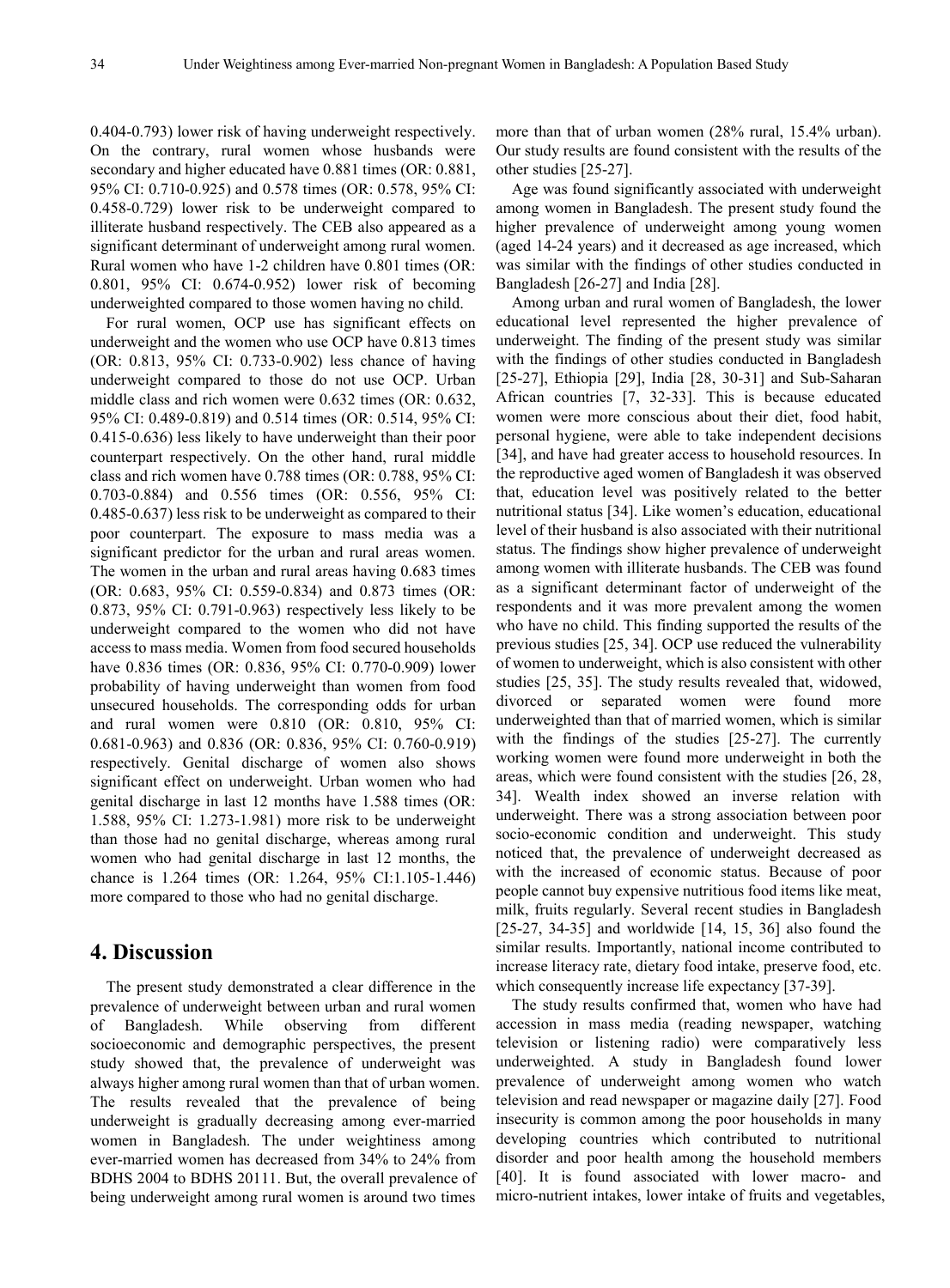and lack of diet diversity which contribute to higher prevalence of underweight [40] and can affect health either directly or indirectly through under nutrition [41]. The study obtained higher prevalence of underweight among women of food unsecured household. Similar result was reported by another study in Trinidad [42], where authors found significant association of food insecurity with underweight. Women who had genital discharge in last one year were more undernourished; because, vaginal or genital discharge makes women more suspicious to underweight.

# **5. Conclusions**

The under weightiness among non-pregnant ever-married women for both urban and rural areas were found prevalent. This study identified strong urban-rural differentials in the prevalence of under weightiness among ever-married non-pregnant women. Respondents' lower age, less or lower education, husbands' less or lower education, low income status, less access to mass media, household food insecurity, and genital discharge are identified as the determinant factors of underweight. Special nutritional program should be provided substantially for reducing underweight in the age group 15-24 years. Public health interventions are clearly needed to reduce the prevalence of underweight among rural women in Bangladesh. Awareness programs about the consequences of underweight including prevention activities should be provided in the schools, the work place and the community. Systematic monitoring and surveillance of nutritional status especially in the rural areas are also important to address the problem of underweight. More research is needed.

# **Acknowledgements**

The authors are enormously grateful to Mitra and Associates, NIPORT, MOHFW, Government of Bangladesh; and Macro International, USA; for giving permission to use their database. The authors are thankful to the Department of Population Science and Human Resource Development, University of Rajshahi, Bangladesh for granting supports to complete this study. Thanks are also to the editor and the referees for their comments and criticism, which lead to greatly improved version of this paper.

# **Conflict of Interests**

The authors declare that they have no competing interests.

# **Funding**

The authors received no financial support for the research, authorship, and/or publication of this article.

# **REFERENCES**

- [1] Doak CM, Adair LS, Bentley M, Monteiro C, Popkin BM. The dual burden household and the nutrition transition paradox. Int J Obes (Lond) 2005; 29:129-36.
- [2] Jafar TH, Chaturvedi N, Pappas G. Prevalence of overweight and obesity and their association with hypertension and diabetes mellitus in an Indo-Asian population. CMAJ, 2006; 175:1071-77.
- [3] Flegal KM, Graubard BI, Williamson DF, Gail MH. Excess deaths associated with underweight, overweight, and obesity. JAMA 2005; 293:1861-67.
- [4] Woodward M, Reid MA. Cardiovascular disease in the Asia-Pacific region: challenges for health research and policy. Med J Aust 2003; 179:71-72.
- [5] Caballero B. The global epidemic of obesity: an overview. Epidemiol Rev., 2007; 29:1-5.
- [6] Shafique S, Akhter N, Stallkamp G, de Pee S, Panagides D, Bloem MW. Trends of under-and overweight among rural and urban poor women indicate the double burden of malnutrition in Bangladesh. Int J Epidemiol 2007; 36:449-57.
- [7] Mendez MA, Monteiro CA, Popkin BM. Overweight exceeds underweight among women in most developing countries. Am J Clin Nutr 2005; 81:714-21.
- [8] Caulfield LE, de Onis Ms, Blössner M, and Black R E. Under nutrition as an underlying cause of child deaths associated with diarrhea, pneumonia, malaria, and measles. Am J Clin Nutr 2004; 80:193-98.
- [9] Ehrenberg HM, Dierker L, Milluzzi C, Mercer BM. Low maternal weight, failure to thrive in pregnancy, and adverse pregnancy outcomes. Am J Obstet Gynecol 2003; 189:1726-30.
- [10] Rayhan MI, Khan MSH. Factors causing malnutrition among under five children in Bangladesh. Pakistan J Nutr 2006; 5(6):558-62.
- [11] Ali, S. M. & Lindstrom, M. Socioeconomic, psychosocial, behavioral, and psychological determinants of BMI among young women: differing patterns for underweight and overweight/obesity. European Journal of Public Health2006; 16(3), 324-30.
- [12] Visscher TLS, Seidell JC, Menotti A, et al. Underweight and overweight in relation to mortality among men aged 40-59 and 50-69 years: The Seven Countries Study. Am J Epidemiol 2000; 151:660-66.
- [13] Doak CM, Adair LS, Monteiro C, Popkin BM. Overweight and underweight coexist within households in Brazil, China and Russia. J Nutr 2000; 130:2965-71.
- [14] Pryer JA, Rogers S. Epidemiology of under nutrition in adults in Dhaka slum households, Bangladesh. Eur J Clin Nutr 2006; 60:815-22.
- [15] Pryer JA, Rogers S, Rahman A. Factors affecting nutritional status of female adults in Dhaka slums, Bangladesh. Soc Biol 2003; 50:259-69.